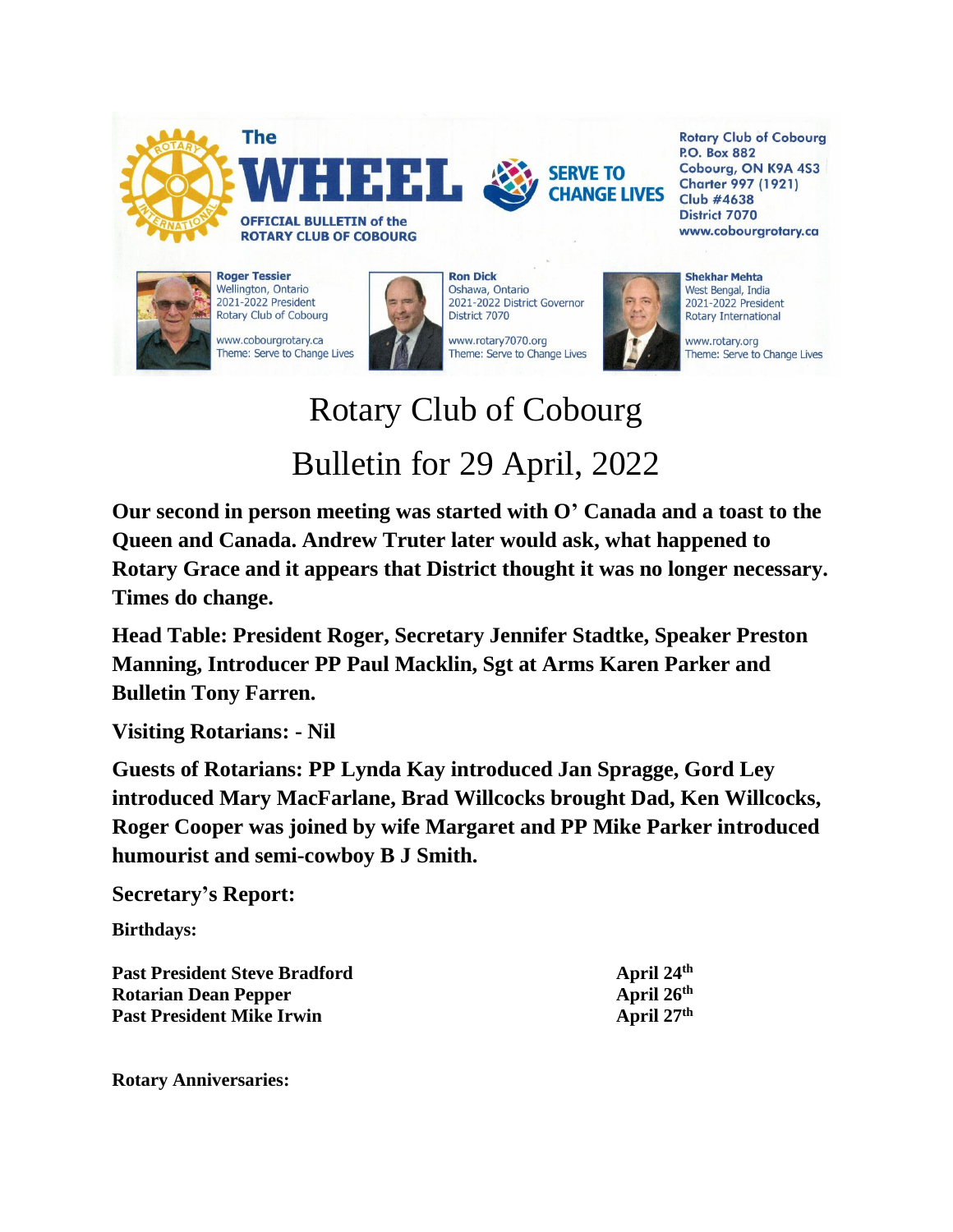**Celebrating 134 years of Rotary Membership!**

| <b>Rotarian Karen Parker</b>                   | 20 years | April 26th             |
|------------------------------------------------|----------|------------------------|
| <b>Past President Blake Jones</b>              | 32 years | April 27th             |
| <b>Rotarian Frankie Liberty</b>                | 33 years | April 28 <sup>th</sup> |
| <b>Past President Terry McDermott 33 years</b> |          | April 28 <sup>th</sup> |
| <b>Past President Peter Dounoukos</b> 16 years |          | April 29th             |

**Anniversaries: Celebrating 193 years of Marriage!**

| <b>Rotarian Gord and Patti Ley</b>         |  | 40 years                         |  | May $1st$ |  |
|--------------------------------------------|--|----------------------------------|--|-----------|--|
| <b>Rotarian Bruce and Yvette McCartney</b> |  | 41 years                         |  | May $2nd$ |  |
| $\sim$<br>$\sim$ $\sim$ $\sim$ $\sim$      |  | $\sqrt{2}$ $\sqrt{2}$ $\sqrt{2}$ |  |           |  |

**Past District Governor Past President Beth Selby and Rotarian Barry Vail**

|                                              | 32 years | May $4th$ |
|----------------------------------------------|----------|-----------|
| <b>Past President Jim and Joanne Stewart</b> | 54 years | May $4th$ |
| <b>Rotarian Andrew and Karen Truter</b>      | 26 years | May $4th$ |

**President's Report: President Roger called up Carol Farren to make a presentation. Carol and daughter Tracy Berry viewed the zoom presentation by the Ukrainian Rotarians and decided they had to do something to support the efforts to help Ukraine, and elected to design and make pins that could be sold to help send medical supplies to Ukraine. In total over 1000 pins were made and sold and Carol and Tracy presented a cheque to Rotary in the amount of \$8,600. Carol thanked the merchants, Rotarians and community supporters who got behind the project. A fabulous effort by all involved.**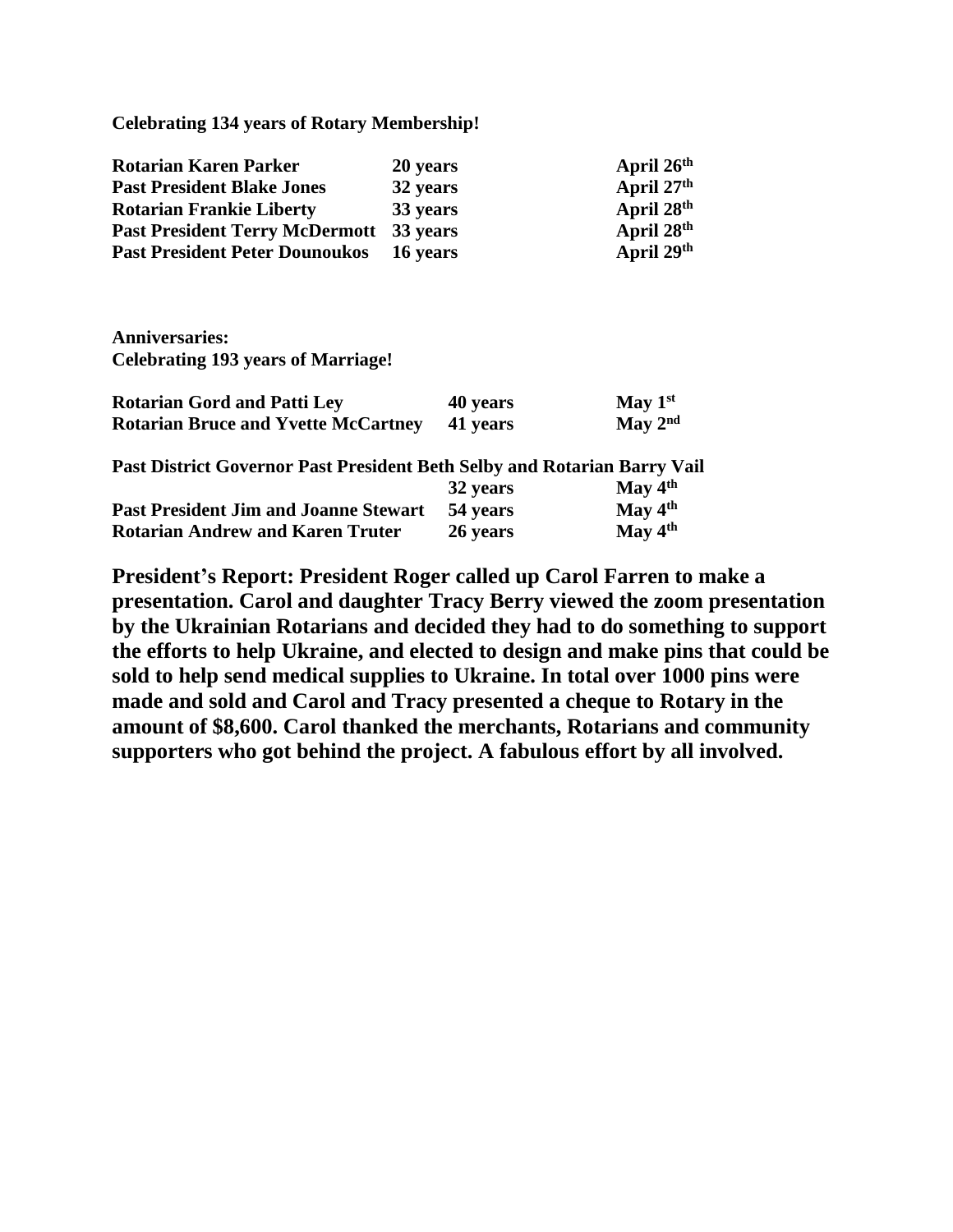

**Gord Ley was then called up and he recounted how 1 ½ years ago the club approved the first Amigo group to help us get vaccinated. The group and the Purple Shirts and Orange Shirts had received the Mayor's Award of Distinction for the phenomenal work they did in our very successful vaccine clinics. Well done to all who volunteered.**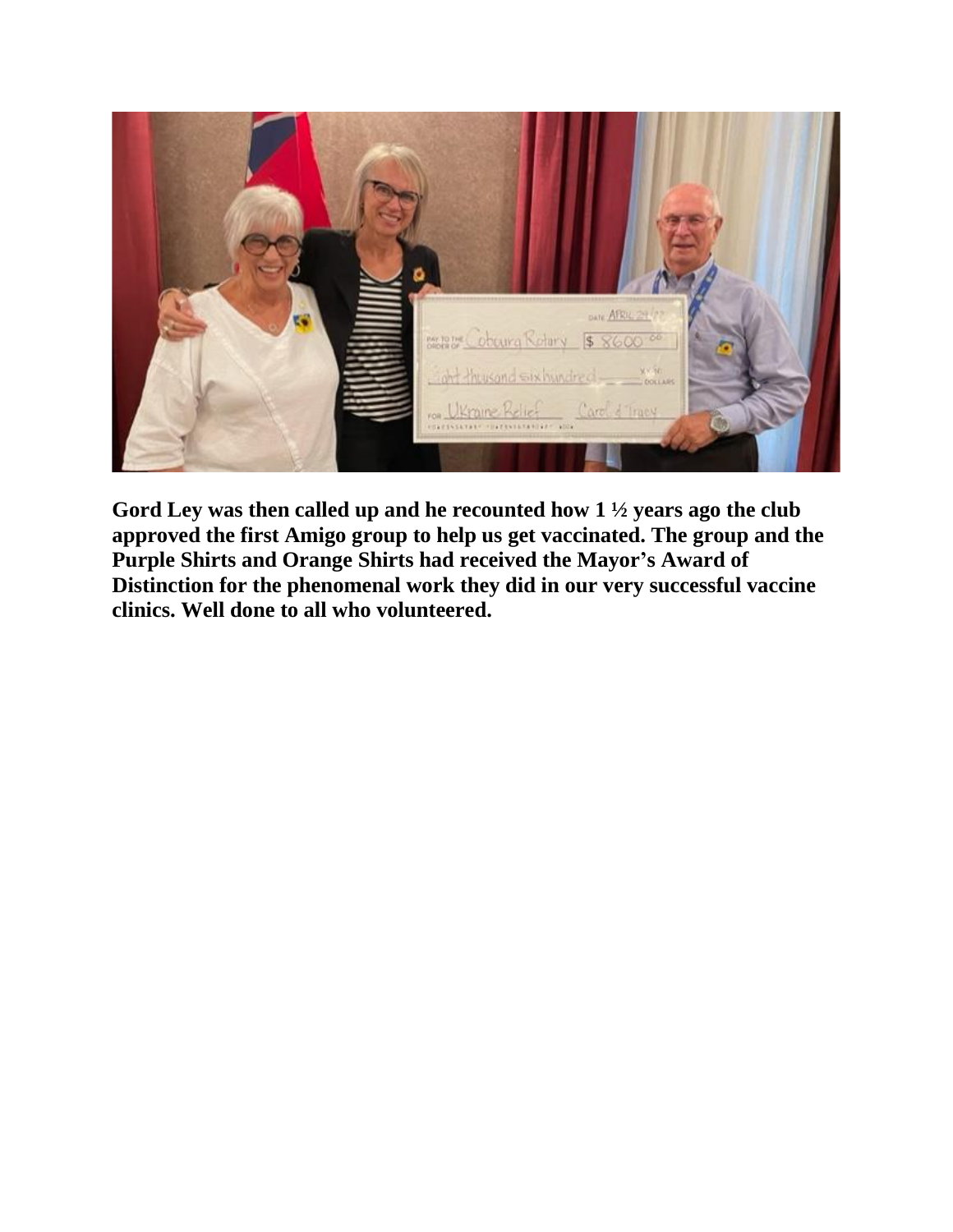

**In the last 2 years of Covid we brought a number of new members into the club and I will try to name them all here. Dan Broome, Pauline Cairns, Lori McKeen, Calvin Ferrari, Nancy Bruce, Darlene Leggatt, and Janet Irvine. Apologies to any that I missed or mis-spelled.**

**Tony Pitts recounted the successful waterfront cleanup with 14 Rotarians pitching in. Tony thanked everyone that took part.**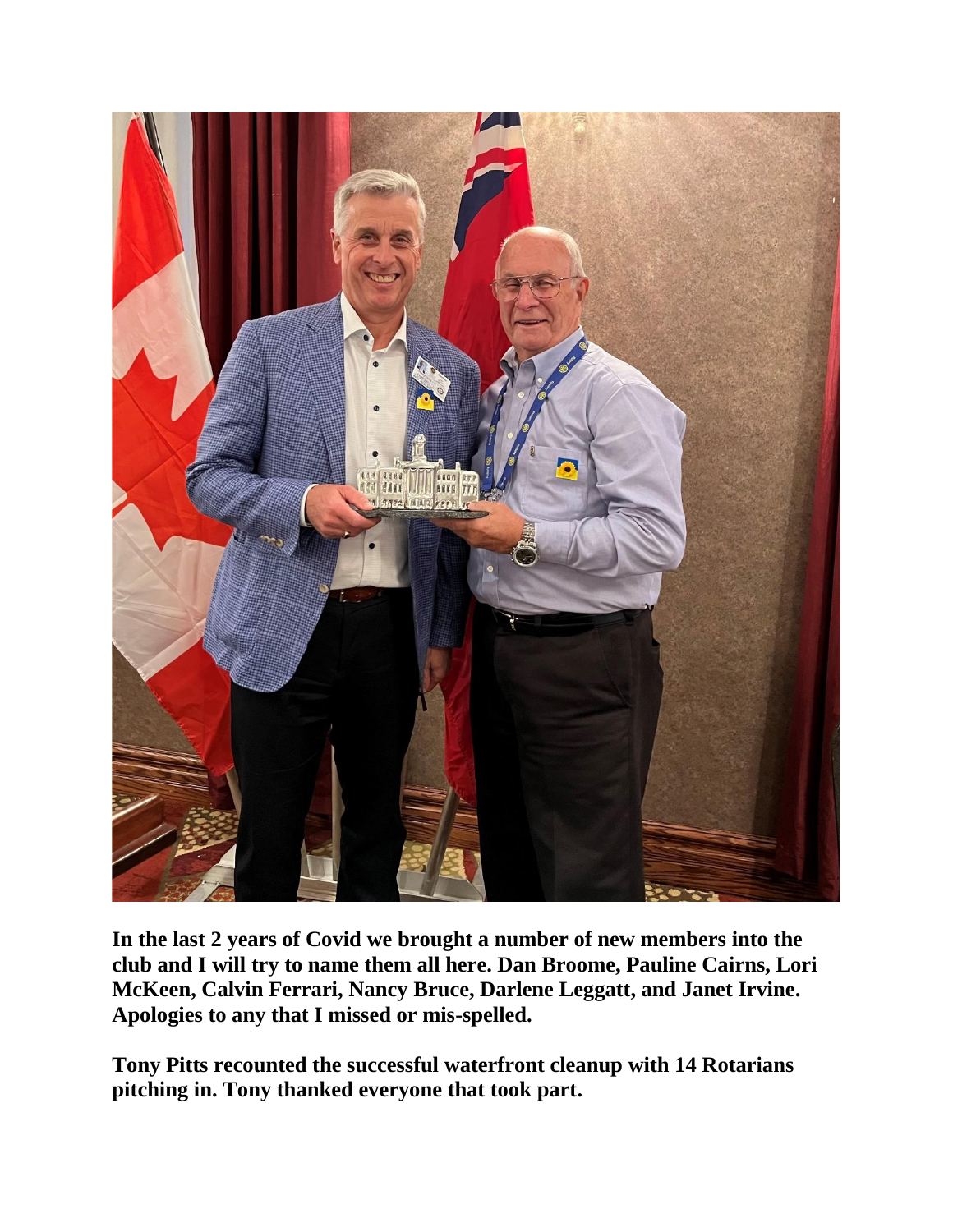**Committee Reports: Shirley Johnson reminded people to contact the member care committee if people are in distress and also announced that collections of small toiletries were commencing again. Please pass them on to Rotarian Shirley.**

**Bruce Rennie announced that Waterfront was a go this year, so everyone should get ready to support the efforts on the July long weekend. More details to follow.**

**Mario Pareja is chair of the dinner/dance committee and the big night will occur on 4 February, 2023. Get ready to party – more details to follow. PE Deborah Burgess announced that the Northumberland for Ukraine group has reached out for host families to billet Ukrainian families coming to our local community. They are also looking for additional doctors and dentists to support the people coming in.**

**Mark Essak talked about the Cobourg Rotary Sprockets ride in June from Pres Roger's house in Wellington to Cobourg. Everyone that wants to bike should contact Mark. I am supporting Mike McLennan's ride for \$50 and am hoping that other Rotarians will also sign up to support the riders.**

**PP Don Owen announced the concert in support of Ukraine that will be held at the Capital Theatre 17 May. Tickets are still available.**

**Micki McLean – head of the Social Committee announced that President's Night will be held at the Mill 3 June, 2022. Should be a great night. Brian Bruce announced that youth exchange is a go this year which is great news. Maybe it signals that we are getting back to normal.**

**Happy Bux: PP Mike Parker introduced J D Smith who is here as part of the Northumberland Learning Connection series on Alberta. He is a humourist, poet and sometime cowboy who has ridden some trails in the west with Preston Manning and will be explaining to us easterners what we are missing in life.**

**Mark and Linda Essak were \$10 happy to be off for London for their daughter's wedding.**

**Frankie Liberty was \$5 happy to be back in a real meeting.**

**Andrew Truter was \$2 happy to finally have someone in the club that speaks English in a real accent. Thanks Calvin.**

**PP Paul Macklin introduced Preston Manning as our speaker today. Preston Manning was the founder of the Reform Party in 1987, which later became the Canadian Alliance and which later still merged with the Progressive Conservative Party and then moved the moribund conservatives further to**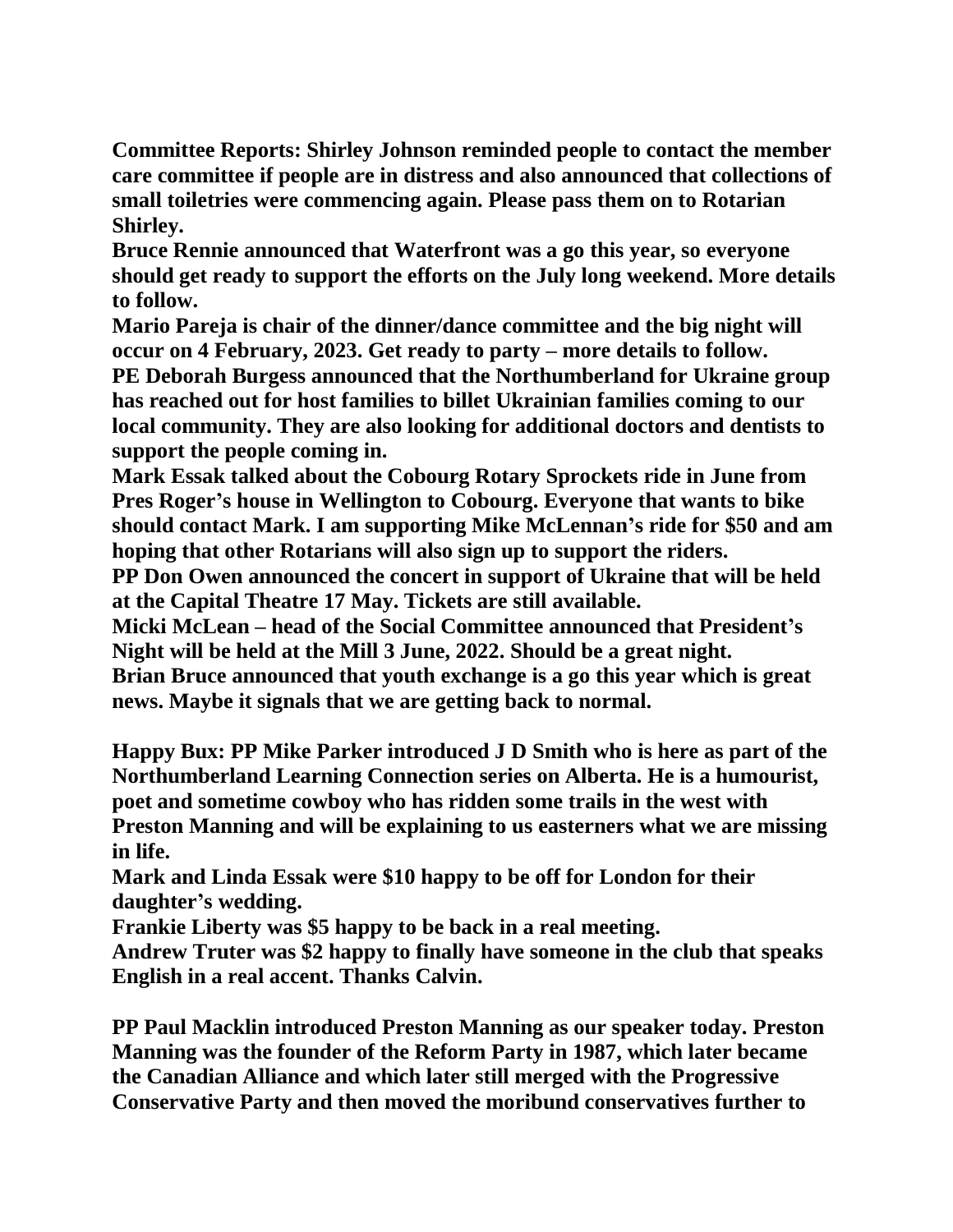**the right. Paul did say that at one point both he and Preston were on the same side of the aisle, which was because the Liberals had such a majority they couldn't fit all of their members on one side of the house. Preston is here as part of the NLC series on East meets West and was addressing Populism and Wexit, two subjects that we here in the east consistently misunderstand.**



**Preston Manning was here to put a smiley face on populism and he gamely went at it, explaining that populism was responsible for universal healthcare, the women's vote , and perhaps the flowers in May. While he did mention the Freedom Convoy in complimentary terms he forgot to mention the Swastika flags, peeing on the war memorial, and blocking trade goods at borders. He did explain that populism, particularly in the west stemmed from discontent with Federal policies, such as trade and energy which is not surprising as Alberta is a landlocked province. However, populism also stems from a feeling of victimhood, whether justified or not.** 

**Fortunately, Canada is a nation of laws which are put in place by governments which are democratically elected and if enough of the population embrace some of the populist concepts, then quite possibly they will be enacted into law. However, Preston Manning has paid his dues and he has been singing from the same song sheet for over 35 years and he has certainly contributed to the Canadian dialogue in that time.**